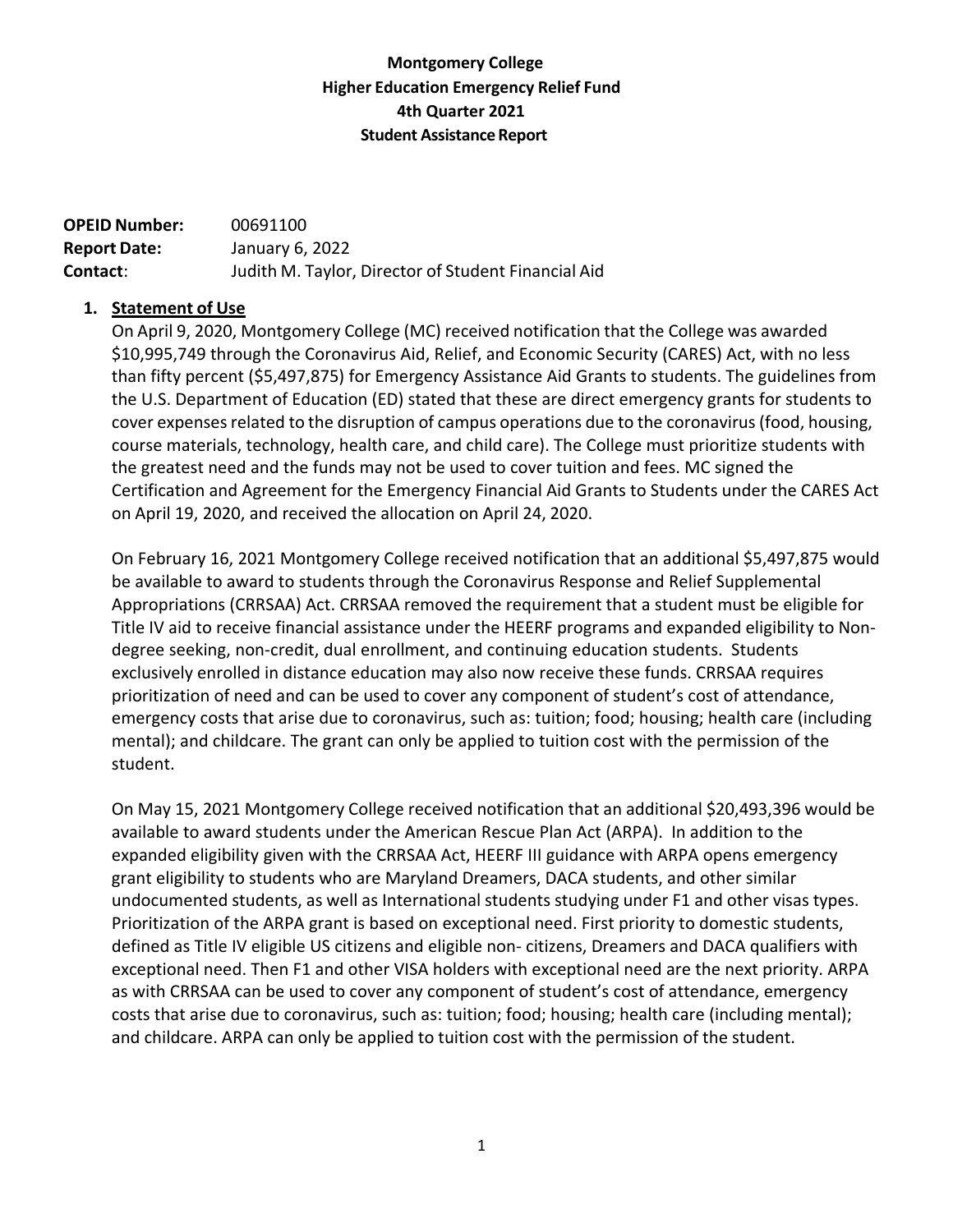## **2. Award Amount**

MC received \$31,489,146 combined from HEERF I, II, III for Emergency Financial Aid Grants to students. The college also allocated \$1,536,410 of the HEERF I institutional portion to students as well as \$130,311 from our MSI grants.

#### **3. Total amount of HEERF Emergency Financial Aid Grants distributed to students this quarter.**

| In the 4th Quarter of 2021 MC awarded \$11,091,000.00 |  |
|-------------------------------------------------------|--|
|-------------------------------------------------------|--|

| Amount requested to cover tuition | \$8,065,500.00     |
|-----------------------------------|--------------------|
| Amount directly paid students     | $ $ \$3,025,500.00 |

# **4. The estimated total number of students at the institution eligible to participate during the 4th quarter,**

In order to be eligible to receive a HEERF grant at MC, students needed to complete an application, meet the eligibility criteria and terms of the application and either be currently enrolled, or were enrolled after March 13, 2020. We received 4150 HEERF Emergency Student Aid Applications for the 4<sup>th</sup> quarter. Of the estimated 4150 students, 3706 met all eligibility requirements based on submitting the application for the quarter, or submission of a previous application and now meeting the eligibility and/or priority criteria.

# **5. The total number of students who have received an Emergency Financial Aid Grant to students in the 4th quarter.**

As of January 6, 2022, 3706 student awards were made through HEERF grants in the 4<sup>th</sup> quarter.

| <b>Award Category</b>            | Number of Active Student Awards |
|----------------------------------|---------------------------------|
| Requested grant to cover tuition | 2694                            |
| Requested direct payment         | 1012                            |
| Total                            | 3706                            |

# **6. The method(s) used by the institution to determine which students receive Emergency Financial Aid Grants and how much they would receive.**

For the 4<sup>th</sup> quarter all students received an award amount of \$3000. To assure student awards were correctly prioritized, eight awarding priority groups were established. All remaining funds from HEERF I and HEERF II were awarded along with HEERF III using HEERF III - ARP guidance.

| <b>ARP1 Priority Award Group 1</b> | Pell Eligible FAFSA completed                                                                                   |
|------------------------------------|-----------------------------------------------------------------------------------------------------------------|
| <b>ARP1 Priority Award Group 2</b> | MD State Financial Aid Form (MSFAA) completed Pell eligible EFC                                                 |
| ARP1 Priority Award Group 3        | Domestic means tested programs (eligible for federal/state/county need-based benefits) No<br><b>FAFSA</b>       |
| ARP1 Priority Award Group 4        | Domestic Income based on 2021 GEER Income chart** (FAFSA or No FAFSA)                                           |
| <b>ARP1 Priority Award Group 5</b> | International means tested programs (eligible for federal/state/county need-based benefits)<br>tested, No FAFSA |
| ARP1 Priority Award Group 6        | International Income based on 2021 GEER Income chart** (FAFSA or No FAFSA)                                      |
| ARP1 Priority Award Group 7        | Domestic Lowest need-last priority                                                                              |
| <b>ARP1 Priority Award Group 8</b> | International Lowest need -last priority                                                                        |